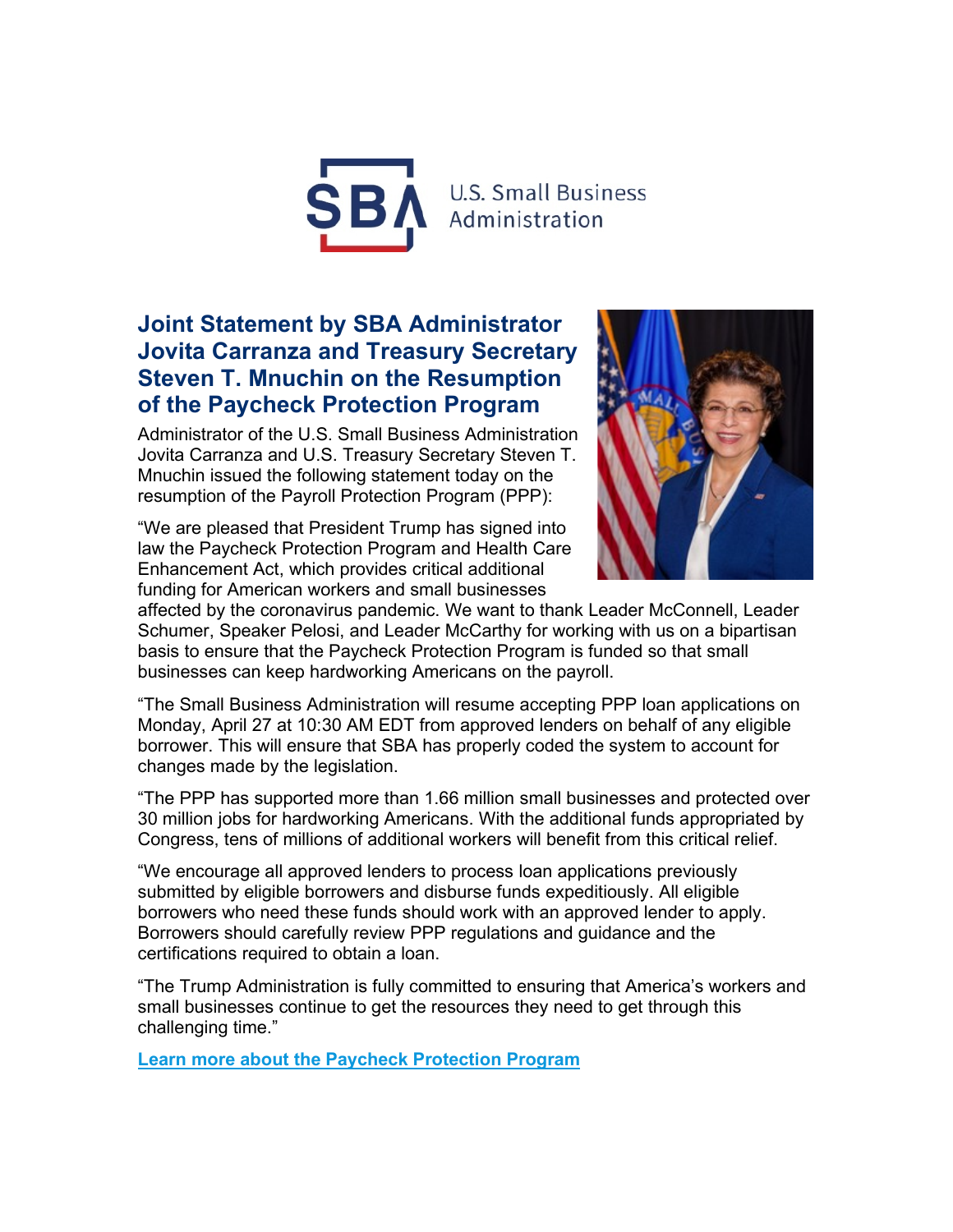

### **Job Announcements**

The SBA is hiring temporary employees to assist with disaster relief efforts during these unprecedented times. The positions include:

- Call Center Customer Service Representative
- Document Preparation/Legal Review/Loan Closings
- Loan Processing/Credit Analysis/Mortgage Underwriting
- Program Support

### **[Apply today](https://lnks.gd/l/eyJhbGciOiJIUzI1NiJ9.eyJidWxsZXRpbl9saW5rX2lkIjoxMDIsInVyaSI6ImJwMjpjbGljayIsImJ1bGxldGluX2lkIjoiMjAyMDA0MjQuMjA2MzIzOTEiLCJ1cmwiOiJodHRwczovL3d3dy5zYmEuZ292L3BhZ2UvZGlzYXN0ZXItcmVzcG9uc2Utam9icy1zYmE_dXRtX21lZGl1bT1lbWFpbCZ1dG1fc291cmNlPWdvdmRlbGl2ZXJ5In0.Y8dw_nq_5tat9qb3XiPlX4jKVdbvD07xehPhjbG8B-s/br/77829286204-l)**



### **Beware of Scams and Fraud Schemes**

The Office of Inspector General recognizes that we are facing unprecedented times and is alerting the public about potential fraud schemes related to economic stimulus programs offered by the U.S. Small Business Administration in response to the Novel Coronavirus Pandemic (COVID-19). The Coronavirus Aid, Relief, and Economic Security (CARES) Act, the largest financial

assistance bill to date, includes provisions to help small businesses. Fraudsters have already begun targeting small business owners during these economically difficult times. **Be on the lookout for grant fraud, loan fraud, and phishing.**

#### **[Learn more](https://lnks.gd/l/eyJhbGciOiJIUzI1NiJ9.eyJidWxsZXRpbl9saW5rX2lkIjoxMDMsInVyaSI6ImJwMjpjbGljayIsImJ1bGxldGluX2lkIjoiMjAyMDA0MjQuMjA2MzIzOTEiLCJ1cmwiOiJodHRwczovL3d3dy5zYmEuZ292L2RvY3VtZW50L3JlcG9ydC0tc2JhLXByb2dyYW1zLXNjYW1zLWZyYXVkLWFsZXJ0cz91dG1fbWVkaXVtPWVtYWlsJnV0bV9zb3VyY2U9Z292ZGVsaXZlcnkifQ.gNfJjk6Pl_65K0tuKYcCLxb24lx3U261rpGnHhLzMT0/br/77829286204-l)**



### **Federal Coronavirus Resources**

State, local, and federal agencies are working together to maintain the safety, security, and health of the American people. Check out [coronavirus.gov](https://lnks.gd/l/eyJhbGciOiJIUzI1NiJ9.eyJidWxsZXRpbl9saW5rX2lkIjoxMDQsInVyaSI6ImJwMjpjbGljayIsImJ1bGxldGluX2lkIjoiMjAyMDA0MjQuMjA2MzIzOTEiLCJ1cmwiOiJodHRwczovL3d3dy5jb3JvbmF2aXJ1cy5nb3YvP3V0bV9tZWRpdW09ZW1haWwmdXRtX3NvdXJjZT1nb3ZkZWxpdmVyeSJ9.0TqdxqyCeDsYhPrYTO2XJOSyWfCKfCrYY9n_Ck8iZko/br/77829286204-l) for updates from the White House's Coronavirus (COVID-19) Task Force. Go to [cdc.gov](https://lnks.gd/l/eyJhbGciOiJIUzI1NiJ9.eyJidWxsZXRpbl9saW5rX2lkIjoxMDUsInVyaSI6ImJwMjpjbGljayIsImJ1bGxldGluX2lkIjoiMjAyMDA0MjQuMjA2MzIzOTEiLCJ1cmwiOiJodHRwczovL3d3dy5jZGMuZ292Lz91dG1fbWVkaXVtPWVtYWlsJnV0bV9zb3VyY2U9Z292ZGVsaXZlcnkifQ.GxcZz8Am2YhAVxuCYCKP9sZz_XcCKaBYS5OoVl-6WLQ/br/77829286204-l) for detailed information about COVID-19 from the Centers for Disease Control and Prevention.

**[Learn more about the federal government's](https://lnks.gd/l/eyJhbGciOiJIUzI1NiJ9.eyJidWxsZXRpbl9saW5rX2lkIjoxMDYsInVyaSI6ImJwMjpjbGljayIsImJ1bGxldGluX2lkIjoiMjAyMDA0MjQuMjA2MzIzOTEiLCJ1cmwiOiJodHRwczovL3d3dy51c2EuZ292L2Nvcm9uYXZpcnVzP3V0bV9tZWRpdW09ZW1haWwmdXRtX3NvdXJjZT1nb3ZkZWxpdmVyeSJ9.Kv94q9lH01z8slZu-CVxO4SJRW61LnaQO1ZH64gN5jU/br/77829286204-l)  [response](https://lnks.gd/l/eyJhbGciOiJIUzI1NiJ9.eyJidWxsZXRpbl9saW5rX2lkIjoxMDYsInVyaSI6ImJwMjpjbGljayIsImJ1bGxldGluX2lkIjoiMjAyMDA0MjQuMjA2MzIzOTEiLCJ1cmwiOiJodHRwczovL3d3dy51c2EuZ292L2Nvcm9uYXZpcnVzP3V0bV9tZWRpdW09ZW1haWwmdXRtX3NvdXJjZT1nb3ZkZWxpdmVyeSJ9.Kv94q9lH01z8slZu-CVxO4SJRW61LnaQO1ZH64gN5jU/br/77829286204-l)**